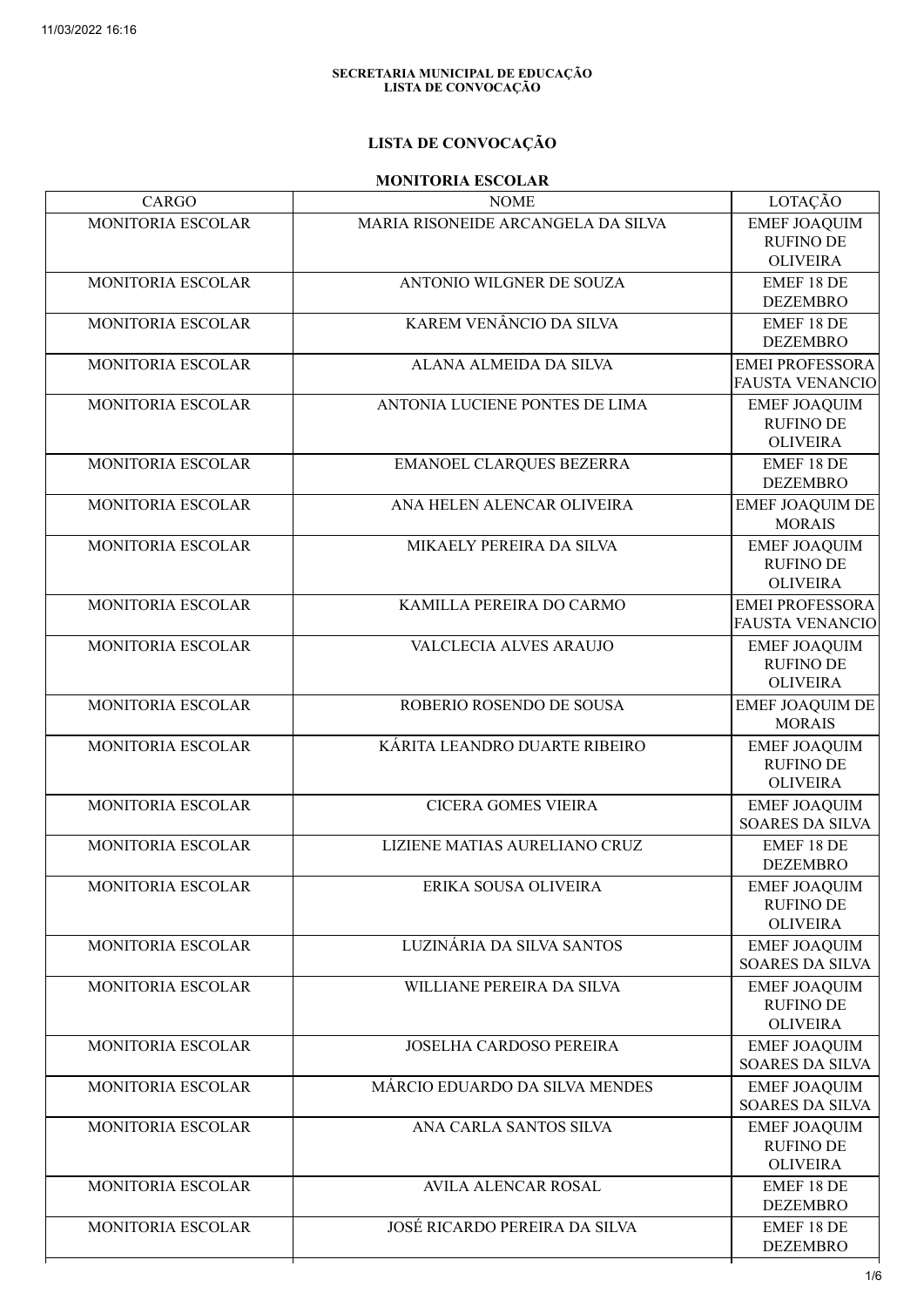| <b>MONITORIA ESCOLAR</b> | LENELDA MARIA DE SOUSA FERREIRA  | <b>EMEF JOAQUIM</b><br><b>SOARES DA SILVA</b>              |
|--------------------------|----------------------------------|------------------------------------------------------------|
| MONITORIA ESCOLAR        | ANTONIO EDUARDO PEREIRA DA SILVA | <b>EMEF JOAQUIM</b><br><b>SOARES DA SILVA</b>              |
| MONITORIA ESCOLAR        | ISABEL BARBOSA DE OLIVEIRA       | <b>EMEF JOAQUIM</b><br><b>RUFINO DE</b><br><b>OLIVEIRA</b> |
| MONITORIA ESCOLAR        | EMILLY FERREIRA CRISTOVÃO        | EMEF 18 DE<br><b>DEZEMBRO</b>                              |

#### MONITORIA DE TEMPO INTEGRAL

| <b>CARGO</b>                          | <b>NOME</b>                         | LOTAÇÃO                                                    |
|---------------------------------------|-------------------------------------|------------------------------------------------------------|
| MONITORIA DE TEMPO<br><b>INTEGRAL</b> | <b>GABRIEL VIEIRA DE OLIVEIRA</b>   | <b>EMEF 18 DE</b><br><b>DEZEMBRO</b>                       |
| MONITORIA DE TEMPO<br><b>INTEGRAL</b> | YANE TELES DE LIMA                  | <b>EMEF 18 DE</b><br><b>DEZEMBRO</b>                       |
| MONITORIA DE TEMPO<br><b>INTEGRAL</b> | JESUS GONÇALVES DA SILVA            | <b>EMEF 18 DE</b><br><b>DEZEMBRO</b>                       |
| MONITORIA DE TEMPO<br><b>INTEGRAL</b> | MARIA JOYCE GOMES ALENCAR           | EMEF 18 DE<br><b>DEZEMBRO</b>                              |
| MONITORIA DE TEMPO<br><b>INTEGRAL</b> | MARIA TALITA RODRIGUES DOS SANTOS   | <b>EMEF JOAQUIM</b><br>SOARES DA SILVA                     |
| MONITORIA DE TEMPO<br><b>INTEGRAL</b> | ANA KAROLLYNE HONORIO DA SILVA      | <b>EMEF JOAQUIM</b><br><b>SOARES DA SILVA</b>              |
| MONITORIA DE TEMPO<br><b>INTEGRAL</b> | RAIMUNDA GLEYCIANE FERREIRA ESTEVÃO | <b>EMEF JOAQUIM</b><br><b>SOARES DA SILVA</b>              |
| MONITORIA DE TEMPO<br><b>INTEGRAL</b> | JOSILENE DE ALMEIDA LIMA            | <b>EMEI PROFESSORA</b><br><b>FAUSTA</b><br><b>VENANCIO</b> |
| MONITORIA DE TEMPO<br><b>INTEGRAL</b> | CICERO PEREIRA DA SILVA             | <b>EMEF JOAQUIM</b><br><b>SOARES DA SILVA</b>              |
| MONITORIA DE TEMPO<br><b>INTEGRAL</b> | ALESSANDRA DA SILVA                 | EMEF 18 DE<br><b>DEZEMBRO</b>                              |
| MONITORIA DE TEMPO<br><b>INTEGRAL</b> | ANTONIA RAIANY FIRMINO DA SILVA     | <b>EMEI PROFESSORA</b><br><b>FAUSTA</b><br><b>VENANCIO</b> |
| MONITORIA DE TEMPO<br><b>INETGRAL</b> | EFIGÊNIA ALVES FERREIRA             | <b>EMEF JOAQUIM</b><br><b>SOARES DA SILVA</b>              |
| MONITORIA DE TEMPO<br><b>INETGRAL</b> | NAURIANE BEZERRA DE SOUSA           | <b>EMEF JOAQUIM</b><br><b>RUFINO DE</b><br><b>OLIVEIRA</b> |
| MONITORIA DE TEMPO<br><b>INTEGRAL</b> | <b>JADY ARIELE DA SILVA</b>         | <b>EMEF JOAQUIM</b><br><b>RUFINO DE</b><br><b>OLIVEIRA</b> |
| MONITORIA DE TEMPO<br><b>INTEGRAL</b> | <b>IDELANIA VIEIRA DA SILVA</b>     | <b>EMEF JOAQUIM</b><br><b>SOARES DA SILVA</b>              |
| MONITORIA DE TEMPO<br><b>INTEGRAL</b> | ANTONIO ALEXANDRE DA SILVA          | <b>EMEF 18 DE</b><br><b>DEZEMBRO</b>                       |
| MONITORIA DE TEMPO<br><b>INTEGRAL</b> | PALOMA VITÓRIA CARDOSO DA SILVA     | <b>EMEF JOAQUIM DE</b><br><b>MORAIS</b>                    |
| MONITORIA DE TEMPO<br><b>INTEGRAL</b> | ANTONIA SARA TIADOSIO LIMA          | <b>CREI CIRANDA DO</b><br><b>SABER</b>                     |
| MONITORIA DE TEMPO<br><b>INTEGRAL</b> | CARINA VENÂNCIO COSTA               | <b>EMEF JOAQUIM</b><br><b>RUFINO DE</b><br><b>OLIVEIRA</b> |
| MONITORIA DE TEMPO<br><b>INTEGRAL</b> | <b>CICERA TORRES SILVA</b>          | <b>CREI CIRANDA DO</b><br><b>SABER</b>                     |
| MONITORIA DE TEMPO<br><b>INTEGRAL</b> | FELIPE DE SOUSA BATISTA             | EMEF 18 DE<br><b>DEZEMBRO</b>                              |
| MONITORIA DE TEMPO                    | <b>JORGE LUAN GOMES ALENCAR</b>     | EMEF 18 DE                                                 |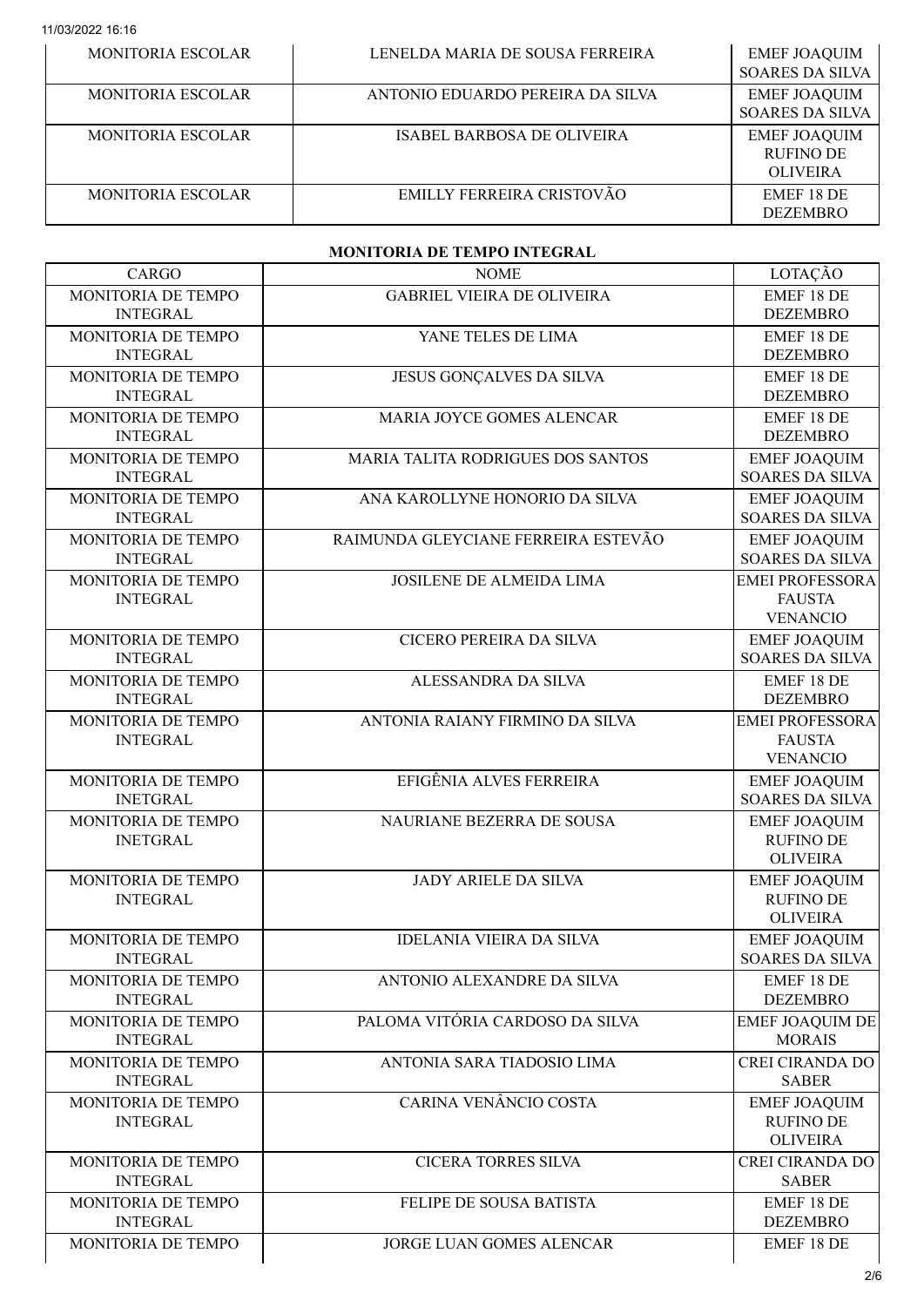| <b>INTEGRAL</b>                              |                                | DEZEMBRO               |
|----------------------------------------------|--------------------------------|------------------------|
| <b>MONITORIA DE TEMPO</b><br><b>INTEGRAL</b> | <b>DANIELE ALVES RODRIGUES</b> | EMEF 18 DE<br>DEZEMBRO |

## TUTORIA/ MONITORIA DE HORTAS ESCOLARES

| CARGO                   | <b>NOME</b>                         | LOTACÃO                |
|-------------------------|-------------------------------------|------------------------|
| <b>HORTAS ESCOLARES</b> | EUCLIDES FERNANDES DA SILVA         | EMEF 18 DE             |
|                         |                                     | <b>DEZEMBRO</b>        |
| <b>HORTAS ESCOLARES</b> | ANTONIA ERENILDA LOPES MONTEIRO     | <b>EMEF JOAQUIM</b>    |
|                         |                                     | <b>RUFINO DE</b>       |
|                         |                                     | <b>OLIVEIRA</b>        |
| <b>HORTAS ESCOLARES</b> | CICERO VANDERLEY DOS ANJOS DE SOUZA | <b>EMEF JOAQUIM</b>    |
|                         |                                     | <b>SOARES DA SILVA</b> |
| <b>HORTAS ESCOLARES</b> | ADERSON FRANCISCO ALBINO PEREIRA    | EMEF 18 DE             |
|                         |                                     | <b>DEZEMBRO</b>        |

## TUTORIA/ MONITORIA DE TRANSPORTE ESCOLAR

| CARGO                                          | <b>NOME</b>                       | LOTAÇÃO      |
|------------------------------------------------|-----------------------------------|--------------|
| MONITOR DE TRANSPORTE<br><b>ESCOLAR</b>        | FRANCISCA DA CRUZ SILVA           | <b>ROTAS</b> |
| MONITOR DE TRANSPORTE<br><b>ESCOLAR</b>        | MACIEL FERREIRA DA SILVA          | <b>ROTAS</b> |
| MONITOR DE TRANSPORTE<br><b>ESCOLAR</b>        | WEDNEY ALVES DA SILVA             | <b>ROTAS</b> |
| MONITOR DE TRANSPORTE<br><b>ESCOLAR</b>        | ANTONIA DAIANA ALVES DE OLIVEIRA  | <b>ROTAS</b> |
| MONITOR DE TRANSPORTE<br><b>ESCOLAR</b>        | EDSON LOURENÇO DA SILVA           | <b>ROTAS</b> |
| MONITOR DE TRANSPORTE<br><b>ESCOLAR</b>        | ANTONIO LUCAS SAMPAIO DOS SANTOS  | <b>ROTAS</b> |
| MONITOR DE TRANSPORTE<br><b>ESCOLAR</b>        | <b>MARIA LARISSA DA SILVA</b>     | <b>ROTAS</b> |
| MONITOR DE TRANSPORTE<br><b>ESCOLAR</b>        | MARIA JOÉDINA OLIVEIRA            | <b>ROTAS</b> |
| MONITOR DE TRANSPORTE<br><b>ESCOLAR</b>        | FRANCISCO RIVALDO SOUSA DA SILVA  | <b>ROTAS</b> |
| MONITOR DE TRANSPORTE<br><b>ESCOLAR</b>        | JEFERSON BEZERRA DA SILVA         | <b>ROTAS</b> |
| MONITOR DE TRANSPORTE<br><b>ESCOLAR</b>        | CICERO WANDERSON ALBINO           | <b>ROTAS</b> |
| MONITOR DE TRANSPORTE<br><b>ESCOLAR</b>        | FABIANA RODRIGUES DA SILVA        | <b>ROTAS</b> |
| MONITOR DE TRANSPORTE<br><b>ESCOLAR</b>        | NAYANE GONÇALVES BARBOSA          | <b>ROTAS</b> |
| MONITOR DE TRANSPORTE<br><b>ESCOLAR</b>        | TACIANA PAUINO ARRUDA             | <b>ROTAS</b> |
| MONITOR DE TRANSPORTE<br><b>ESCOLAR</b>        | <b>ALICE AMARANTE ALVES NERES</b> | <b>ROTAS</b> |
| MONITOR DE TRANSPORTE<br><b>ESCOLAR</b>        | JOSÉ KAIO MORATO PONCIANO         | <b>ROTAS</b> |
| MONITOR DE TRANSPORTE<br>ESCOLAR               | ANTONIO LUCAS ESMERO FERREIRA     | <b>ROTAS</b> |
| <b>MONITOR DE TRANSPORTE</b><br><b>ESCOLAR</b> | ERIGLES ARTUR VIEIRA              | <b>ROTAS</b> |
| MONITOR DE TRANSPORTE<br><b>ESCOLAR</b>        | LAIZA ISMERO FERREIRA             | <b>ROTAS</b> |
| MONITOR DE TRANSPORTE<br><b>ESCOLAR</b>        | ANA CRISTINA BERTULINO DA SILVA   | <b>ROTAS</b> |
| MONITOR DE TRANSPORTE<br><b>ESCOLAR</b>        | PALOMA GONÇALVES ANDRADE          | <b>ROTAS</b> |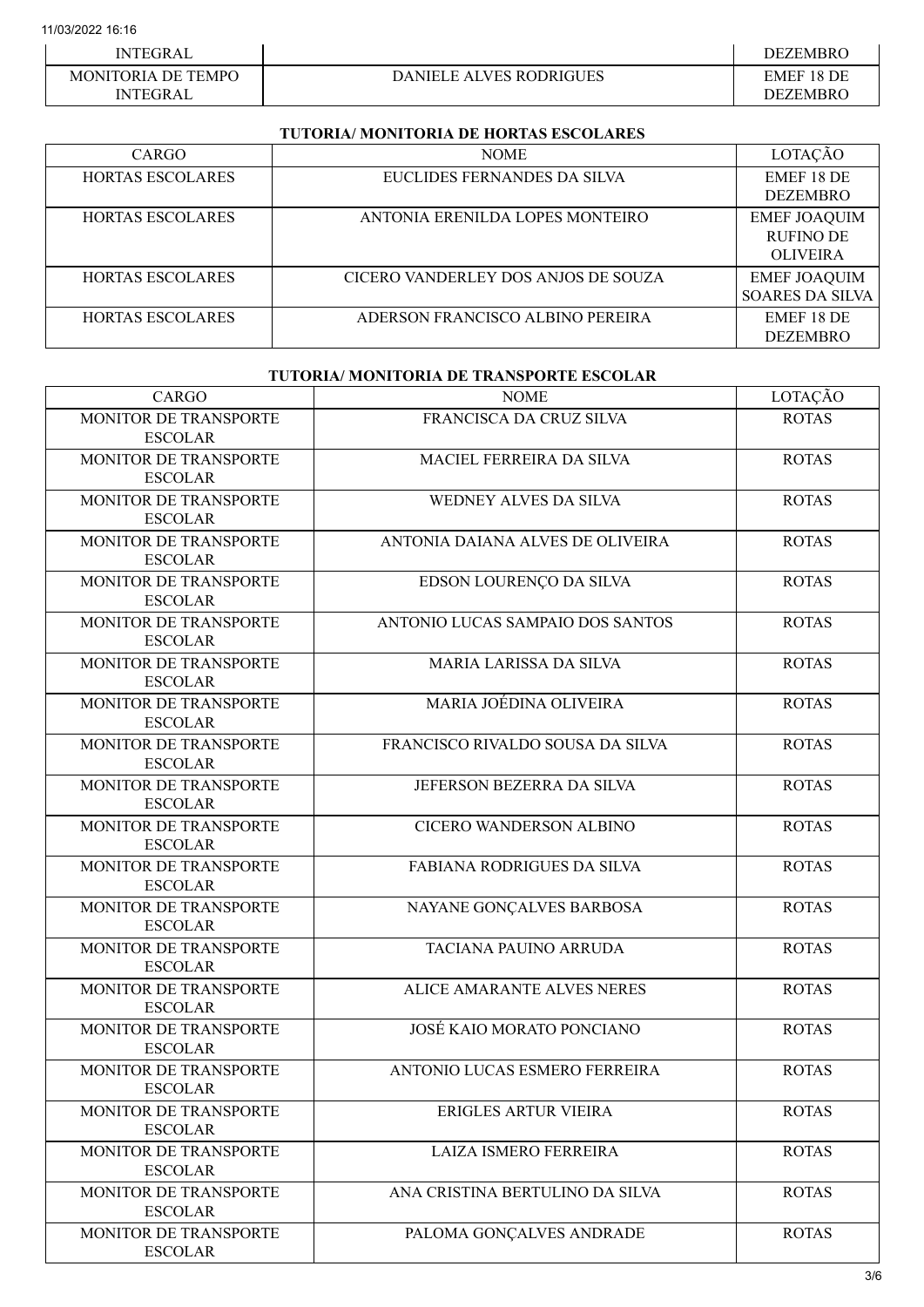| <b>MONITOR DE TRANSPORTE</b><br><b>ESCOLAR</b> | MATHEUS ARYAN SILVA DE LIMA           | <b>ROTAS</b> |
|------------------------------------------------|---------------------------------------|--------------|
| <b>MONITOR DE TRANSPORTE</b><br><b>ESCOLAR</b> | JORDAN PONCIANO DE OLIVEIRA           | <b>ROTAS</b> |
| <b>MONITOR DE TRANSPORTE</b><br><b>ESCOLAR</b> | CICERO MARTINS DE SOUSA               | <b>ROTAS</b> |
| <b>MONITOR DE TRANSPORTE</b><br><b>ESCOLAR</b> | FERNANDA VITORIA CARVALHO DE OLIVEIRA | <b>ROTAS</b> |
| <b>MONITOR DE TRANSPORTE</b><br><b>ESCOLAR</b> | MARIA LEONICE FERREIRA DA SILVA GOMES | <b>ROTAS</b> |

#### MONITORIA DE ARTESANATO

| CARGO .             | NOME                     | LOTACĂO                 |
|---------------------|--------------------------|-------------------------|
| <b>MONITORIA DE</b> | CICERO JEFFERSON BARBOSA | <b>EMEF JOAQUIM DEI</b> |
| ARTESANATO          |                          | <b>MORAIS</b>           |

#### MONITORIA DE INFORMÁTICA

| CARGO                    | <b>NOME</b>                              | LOTAÇÃO                                                              |
|--------------------------|------------------------------------------|----------------------------------------------------------------------|
| MONITORIA DE INFORMÁTICA | EDUARDO DE SOUSA GONÇALVES               | <b>EMEI</b><br><b>PROFESSORA</b><br><b>FAUSTA</b><br><b>VENANCIO</b> |
| MONITORIA DE INFORMÁTICA | RIVANIELE FERREIRA DA SILVA              | <b>EMEF JOAQUIM</b><br><b>SOARES DA SILVA</b>                        |
| MONITORIA DE INFORMÁTICA | <b>ELVYS FELIX PONTES</b>                | <b>EMEF JOAQUIM</b><br><b>RUFINO DE</b><br><b>OLIVEIRA</b>           |
| MONITORIA DE INFORMÁTICA | JOSÉ RANGEL NASCIMENTO LOURENÇO          | <b>EMEF JOAQUIM</b><br><b>DE MORAIS</b>                              |
| MONITORIA DE INFORMÁTICA | RAIMUNDO NONATO GONÇALVES DA SILVA       | EMEF 18 DE<br><b>DEZEMBRO</b>                                        |
| MONITORIA DE INFORMÁTICA | <b>WALLISON MARTINS DE SOUSA ANDRADE</b> | <b>CREI CIRANDA DO</b><br><b>SABER</b>                               |

## MONITORIA DE RECREAÇÃO

| CARGO                  | <b>NOME</b>                        | LOTAÇÃO                                                    |
|------------------------|------------------------------------|------------------------------------------------------------|
| MONITORIA DE RECREAÇÃO | ROBERTA NAIARA DE ASSIS ALVES DIAS | <b>EMEF JOAQUIM</b><br><b>RUFINO DE</b><br><b>OLIVEIRA</b> |
| MONITORIA DE RECREAÇÃO | EDUARDO CRYSTIAN TORRES LEITE      | <b>EMEF JOAQUIM</b><br><b>SOARES DA SILVA</b>              |

# MONITORIA DA EDUCAÇÃO INCLUSIVA

| CARGO                 | <b>NOME</b>                       | LOTAÇÃO                |
|-----------------------|-----------------------------------|------------------------|
| MONITORIA DA EDUCAÇÃO | DANIELLE DA SILVA ALMEIDA MOURA   | <b>EMEF JOAQUIM</b>    |
| <b>INCLUSIVA</b>      |                                   | <b>SOARES DA SILVA</b> |
| MONITORIA DA EDUCAÇÃO | REGIVANIA GONÇALVES DA SILVA      | <b>EMEI PROFESSORA</b> |
| <b>INCLUSIVA</b>      |                                   | <b>FAUSTA</b>          |
|                       |                                   | <b>VENANCIO</b>        |
| MONITORIA DA EDUCAÇÃO | ROSIANE LIMA DA SILVA             | <b>EMEI PROFESSORA</b> |
| <b>INCLUSIVA</b>      |                                   | <b>FAUSTA</b>          |
|                       |                                   | <b>VENANCIO</b>        |
| MONITORIA DA EDUCAÇÃO | VANESSA DE ALMEIDA RIBEIRO        | <b>EMEI PROFESSORA</b> |
| <b>INCLUSIVA</b>      |                                   | <b>FAUSTA</b>          |
|                       |                                   | <b>VENANCIO</b>        |
| MONITORIA DA EDUCAÇÃO | VANESSA BARBOSA DOS SANTOS        | EMEF 18 DE             |
| <b>INCLUSIVA</b>      |                                   | <b>DEZEMBRO</b>        |
| MONITORIA DA EDUCAÇÃO | <b>MARIA VANIA MARINHO</b>        | EMEF 18 DE             |
| <b>INCLUSIVA</b>      |                                   | <b>DEZEMBRO</b>        |
| MONITORIA DA EDUCAÇÃO | IASKARA SOELIA OLIVEIRA GONÇALVES | EMEF 18 DE             |
|                       |                                   |                        |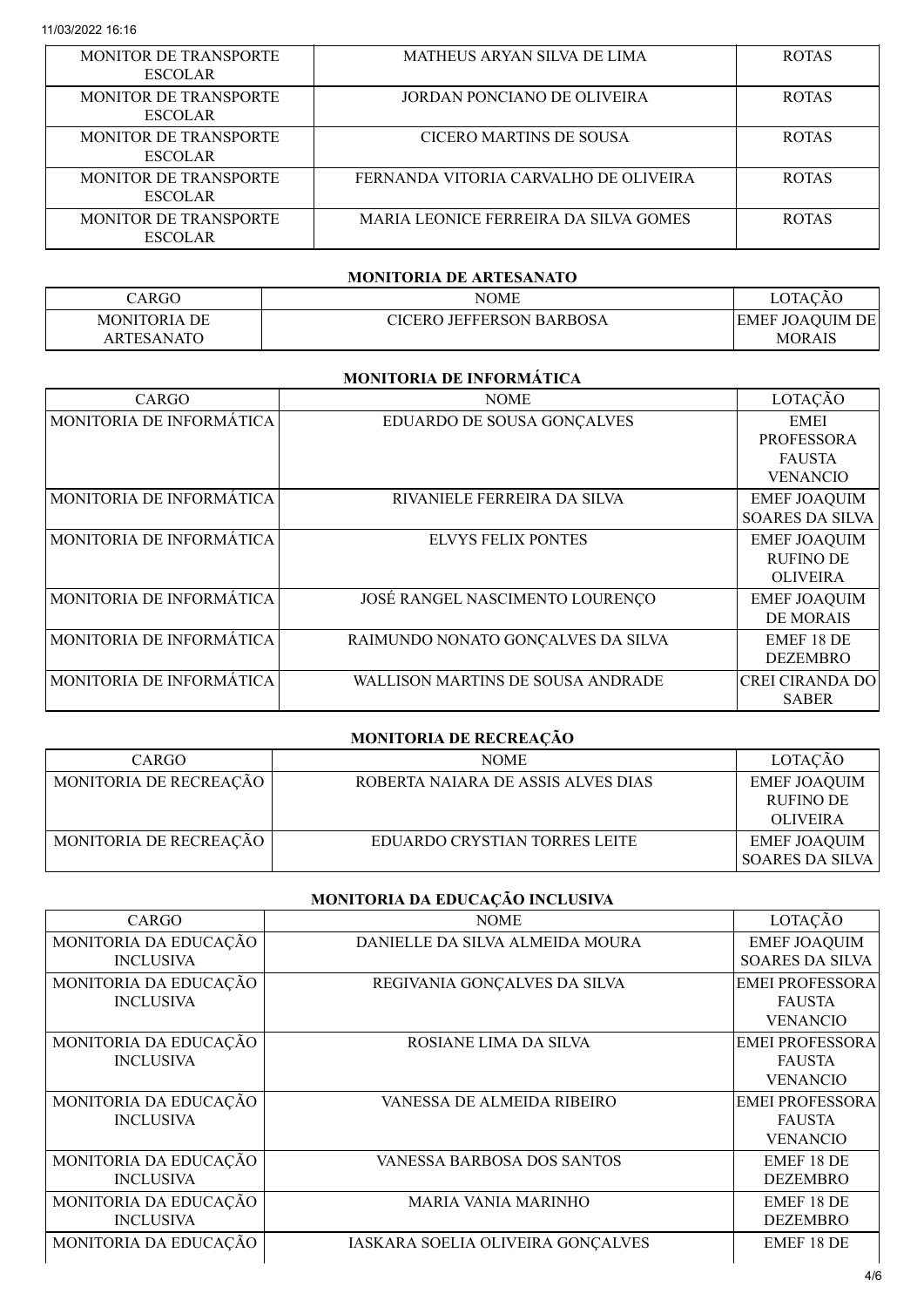### MONITORIA DA EDUCAÇÃO EM CRECHES DE TEMPO INTEGRAL

| CARGO                                                                  | <b>NOME</b>                     | LOTAÇÃO                                 |
|------------------------------------------------------------------------|---------------------------------|-----------------------------------------|
| MONITORIA DA EDUCAÇÃO<br>EM CRECHES DE TEMPO<br><b>INTEGRAL</b>        | MARIA IDELFINA ALVES CARDOSO    | <b>CREI CIRANDA DO</b><br><b>SABER</b>  |
| MONITORIA DA EDUCAÇÃO<br>EM CRECHES DE TEMPO<br><b>INTEGRAL</b>        | MARIA GONÇALVES DOS SANTOS LIMA | <b>CREI CIRANDA DO</b><br><b>SABER</b>  |
| MONITORIA DA EDUCAÇÃO<br><b>EM CRECHES DE TEMPO</b><br><b>INTEGRAL</b> | APOLIANA AMORIM SILVA           | <b>EMEF JOAQUIM DE</b><br><b>MORAIS</b> |
| MONITORIA DA EDUCAÇÃO<br><b>EM CRECHES DE TEMPO</b><br><b>INTEGRAL</b> | DEBORA PEREIRA DA SILVA         | <b>CREI CIRANDA DO</b><br><b>SABER</b>  |
| MONITORIA DA EDUCAÇÃO<br>EM CRECHES DE TEMPO<br><b>INTEGRAL</b>        | NAIARA BARBOSA GONÇALVES        | <b>EMEF JOAQUIM DE</b><br><b>MORAIS</b> |
| MONITORIA DA EDUCAÇÃO<br>EM CRECHES DE TEMPO<br><b>INTEGRAL</b>        | DANIELE FERNANDES DA SILVA      | <b>CREI CIRANDA DO</b><br><b>SABER</b>  |
| MONITORIA DA EDUCAÇÃO<br>EM CRECHES DE TEMPO<br><b>INTEGRAL</b>        | MARIA JULIANA FERREIRA ESTEVÃO  | <b>CREI CIRANDA DO</b><br><b>SABER</b>  |
| MONITORIA DA EDUCAÇÃO<br>EM CRECHES DE TEMPO<br><b>INTEGRAL</b>        | ROZIANE PEQUENO DA SILVA        | <b>EMEF JOAQUIM DE</b><br><b>MORAIS</b> |
| MONITORIA DA EDUCAÇÃO<br>EM CRECHES DE TEMPO<br><b>INTEGRAL</b>        | MARIA KEILLY MORATO PONCIANO    | <b>CREI CIRANDA DO</b><br><b>SABER</b>  |
| MONITORIA DA EDUCAÇÃO<br>EM CRECHES DE TEMPO<br><b>INTEGRAL</b>        | WALERIA FERREIRA DA SILVA       | <b>EMEF JOAQUIM DE</b><br><b>MORAIS</b> |
| MONITORIA DA EDUCAÇÃO<br><b>EM CRECHES DE TEMPO</b><br><b>INTEGRAL</b> | LUCIANA FERNANDES DOS ANJOS     | <b>CREI CIRANDA DO</b><br><b>SABER</b>  |
| MONITORIA DA EDUCAÇÃO<br>EM CRECHES DE TEMPO<br><b>INTEGRAL</b>        | MARIANA VIEIRA DE SOUSA         | <b>CREI CIRANDA DO</b><br><b>SABER</b>  |
| MONITORIA DA EDUCAÇÃO<br>EM CRECHES DE TEMPO<br><b>INTEGRAL</b>        | <b>GIRLENE PONTES DE LIMA</b>   | <b>CREI CIRANDA DO</b><br><b>SABER</b>  |
| MONITORIA DA EDUCAÇÃO<br>EM CRECHES DE TEMPO<br><b>INTEGRAL</b>        | <b>CICERA MARIA DOS SANTOS</b>  | <b>CREI CIRANDA DO</b><br><b>SABER</b>  |

#### MONITORIA DE CAPOEIRA

| CARGO                        | <b>NOME</b>                      | LOTAÇÃO                                                    |
|------------------------------|----------------------------------|------------------------------------------------------------|
| <b>MONITORIA DE CAPOEIRA</b> | <b>GUILHERME GALDINO DA MOTA</b> | <b>EMEF JOAQUIM</b><br><b>RUFINO DE</b><br><b>OLIVEIRA</b> |
| <b>MONITORIA DE CAPOEIRA</b> | <b>LEANDRO DA SILVA MATOS</b>    | <b>EMEF JOAQUIM</b><br><b>SOARES DA SILVA</b>              |
| <b>MONITORIA DE CAPOEIRA</b> | LEANDRO MARIANO TRINDADE         | EMEF 18 DE<br><b>DEZEMBRO</b>                              |

#### MONITORIA DE XADREZ

| ARGO                             | NOME                                                   | $\cap$<br>$\sim$ $\sim$<br>A |
|----------------------------------|--------------------------------------------------------|------------------------------|
| DE.<br>. XADREZ<br>TORIA<br>MONI | <b>SILVA</b><br>SOUZ.<br>، HATIELY<br>7A<br>AΝ<br>INIA | DF<br>181.<br>EMEF           |